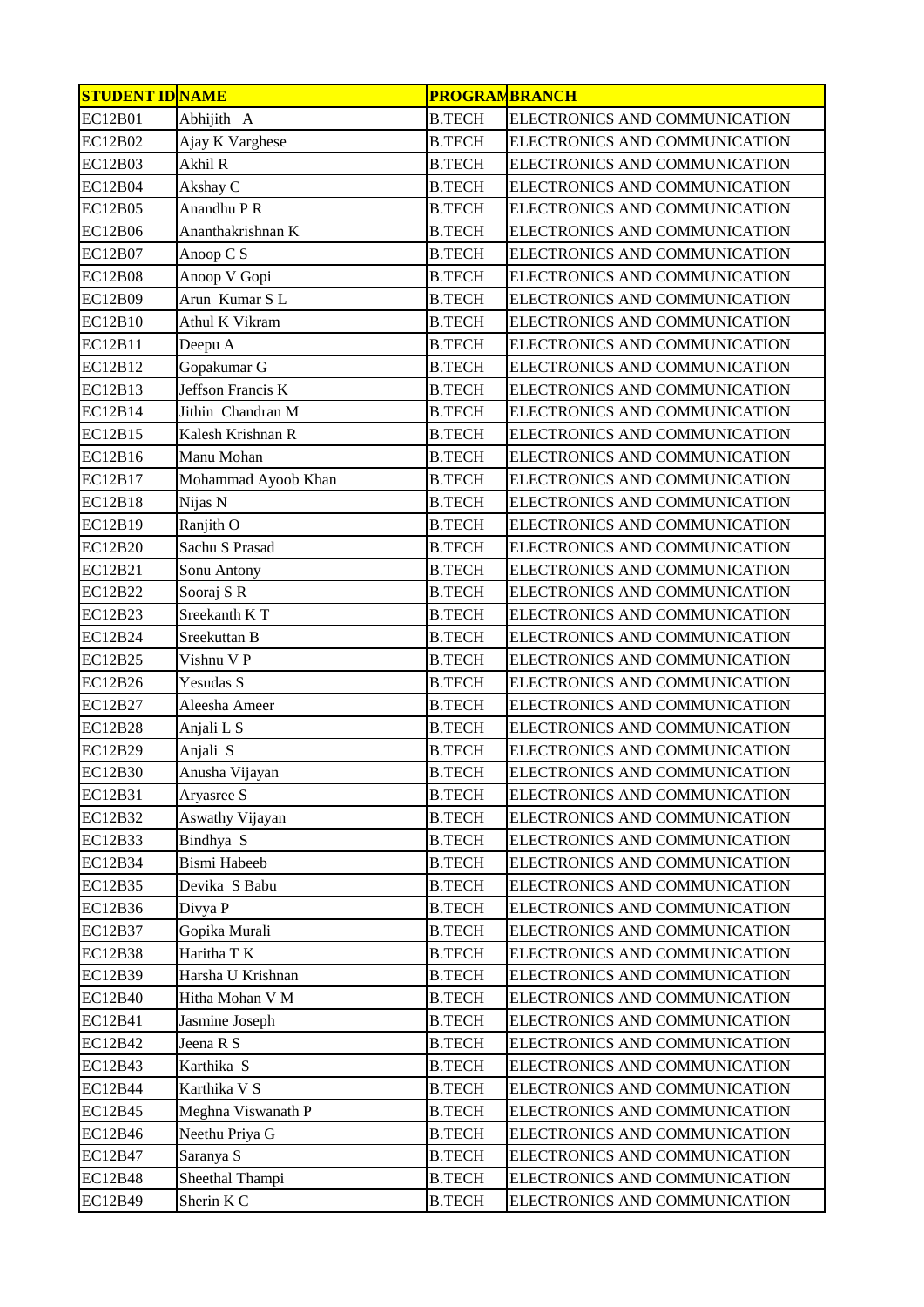| EC12B50        | Sneha P              | <b>B.TECH</b> | ELECTRONICS AND COMMUNICATION |
|----------------|----------------------|---------------|-------------------------------|
| EC12B51        | Sreeja S Kurup       | <b>B.TECH</b> | ELECTRONICS AND COMMUNICATION |
| EC12B52        | Winnie Wilson A      | <b>B.TECH</b> | ELECTRONICS AND COMMUNICATION |
| <b>EC12L53</b> | Arya A               | <b>B.TECH</b> | ELECTRONICS AND COMMUNICATION |
| EC12L54        | Adithya S            | <b>B.TECH</b> | ELECTRONICS AND COMMUNICATION |
| <b>EC12L55</b> | Anjali Raj           | <b>B.TECH</b> | ELECTRONICS AND COMMUNICATION |
| <b>EC12L56</b> | Lekshmi Lal          | <b>B.TECH</b> | ELECTRONICS AND COMMUNICATION |
| EC12L57        | Saranya Prathap S    | <b>B.TECH</b> | ELECTRONICS AND COMMUNICATION |
| <b>EC12L58</b> | Sreejimol J          | <b>B.TECH</b> | ELECTRONICS AND COMMUNICATION |
| <b>EC12L59</b> | Sreelekshmi M        | <b>B.TECH</b> | ELECTRONICS AND COMMUNICATION |
| EC12B60        | Jihad A              | <b>B.TECH</b> | ELECTRONICS AND COMMUNICATION |
| EC12B61        | Clarice Salas        | <b>B.TECH</b> | ELECTRONICS AND COMMUNICATION |
| EC12B62        | Athira S             | <b>B.TECH</b> | ELECTRONICS AND COMMUNICATION |
| EC13B01        | Aby Jacob Oommen     | <b>B.TECH</b> | ELECTRONICS AND COMMUNICATION |
| EC13B02        | Akhil Mohan          | <b>B.TECH</b> | ELECTRONICS AND COMMUNICATION |
| <b>EC13B03</b> | Albin P Jacob        | <b>B.TECH</b> | ELECTRONICS AND COMMUNICATION |
| EC13B04        | Amal Raj S           | <b>B.TECH</b> | ELECTRONICS AND COMMUNICATION |
| <b>EC13B05</b> | Govind A U           | <b>B.TECH</b> | ELECTRONICS AND COMMUNICATION |
| EC13B06        | Rahul Joseph         | <b>B.TECH</b> | ELECTRONICS AND COMMUNICATION |
| EC13B07        | Sajan S              | <b>B.TECH</b> | ELECTRONICS AND COMMUNICATION |
| <b>EC13B08</b> | Sarath Kumar S       | <b>B.TECH</b> | ELECTRONICS AND COMMUNICATION |
| EC13B09        | Titto R Nath         | <b>B.TECH</b> | ELECTRONICS AND COMMUNICATION |
| EC13B10        | Vivek U              | <b>B.TECH</b> | ELECTRONICS AND COMMUNICATION |
| EC13B11        | Ammu S Anil          | <b>B.TECH</b> | ELECTRONICS AND COMMUNICATION |
| EC13B12        | Amrutha Krishnan S   | <b>B.TECH</b> | ELECTRONICS AND COMMUNICATION |
| EC13B13        | ANIT MARIA JOSEPH    | <b>B.TECH</b> | ELECTRONICS AND COMMUNICATION |
| EC13B14        | ANJALI RAJ S         | <b>B.TECH</b> | ELECTRONICS AND COMMUNICATION |
| EC13B15        | APARNA J SUKUMARAN   | <b>B.TECH</b> | ELECTRONICS AND COMMUNICATION |
| EC13B16        | APARNA S G           | <b>B.TECH</b> | ELECTRONICS AND COMMUNICATION |
| EC13B17        | Asla Rahim           | <b>B.TECH</b> | ELECTRONICS AND COMMUNICATION |
| <b>EC13B18</b> | Aswika Komalan       |               |                               |
|                |                      | <b>B.TECH</b> | ELECTRONICS AND COMMUNICATION |
| EC13B19        | Athira B             | <b>B.TECH</b> | ELECTRONICS AND COMMUNICATION |
| EC13B20        | Athira L             | <b>B.TECH</b> | ELECTRONICS AND COMMUNICATION |
| EC13B21        | Beegom Farzana       | <b>B.TECH</b> | ELECTRONICS AND COMMUNICATION |
| EC13B22        | Binila Boban Mariyam | <b>B.TECH</b> | ELECTRONICS AND COMMUNICATION |
| EC13B23        | Hima Dileep          | <b>B.TECH</b> | ELECTRONICS AND COMMUNICATION |
| EC13B24        | Kajol A Wilson       | <b>B.TECH</b> | ELECTRONICS AND COMMUNICATION |
| EC13B25        | Lintu Kuriakose      | <b>B.TECH</b> | ELECTRONICS AND COMMUNICATION |
| EC13B26        | Rency reji           | <b>B.TECH</b> | ELECTRONICS AND COMMUNICATION |
| EC13B27        | Renjana Rajeev       | <b>B.TECH</b> | ELECTRONICS AND COMMUNICATION |
| EC13B28        | Sethulekshmi G       | <b>B.TECH</b> | ELECTRONICS AND COMMUNICATION |
| EC13B29        | Shamala Beegam       | <b>B.TECH</b> | ELECTRONICS AND COMMUNICATION |
| EC13B30        | Shilpa Menon         | <b>B.TECH</b> | ELECTRONICS AND COMMUNICATION |
| EC13B31        | Shuhada K            | <b>B.TECH</b> | ELECTRONICS AND COMMUNICATION |
| EC13B32        | Soumya <sub>S</sub>  | <b>B.TECH</b> | ELECTRONICS AND COMMUNICATION |
| EC13B33        | Sruthi Sathyanath    | <b>B.TECH</b> | ELECTRONICS AND COMMUNICATION |
| EC13B34        | Swathi S Raj         | <b>B.TECH</b> | ELECTRONICS AND COMMUNICATION |
| EC13B35        | Varsha Asok M        | <b>B.TECH</b> | ELECTRONICS AND COMMUNICATION |
| EC13B36        | Varsha V J           | <b>B.TECH</b> | ELECTRONICS AND COMMUNICATION |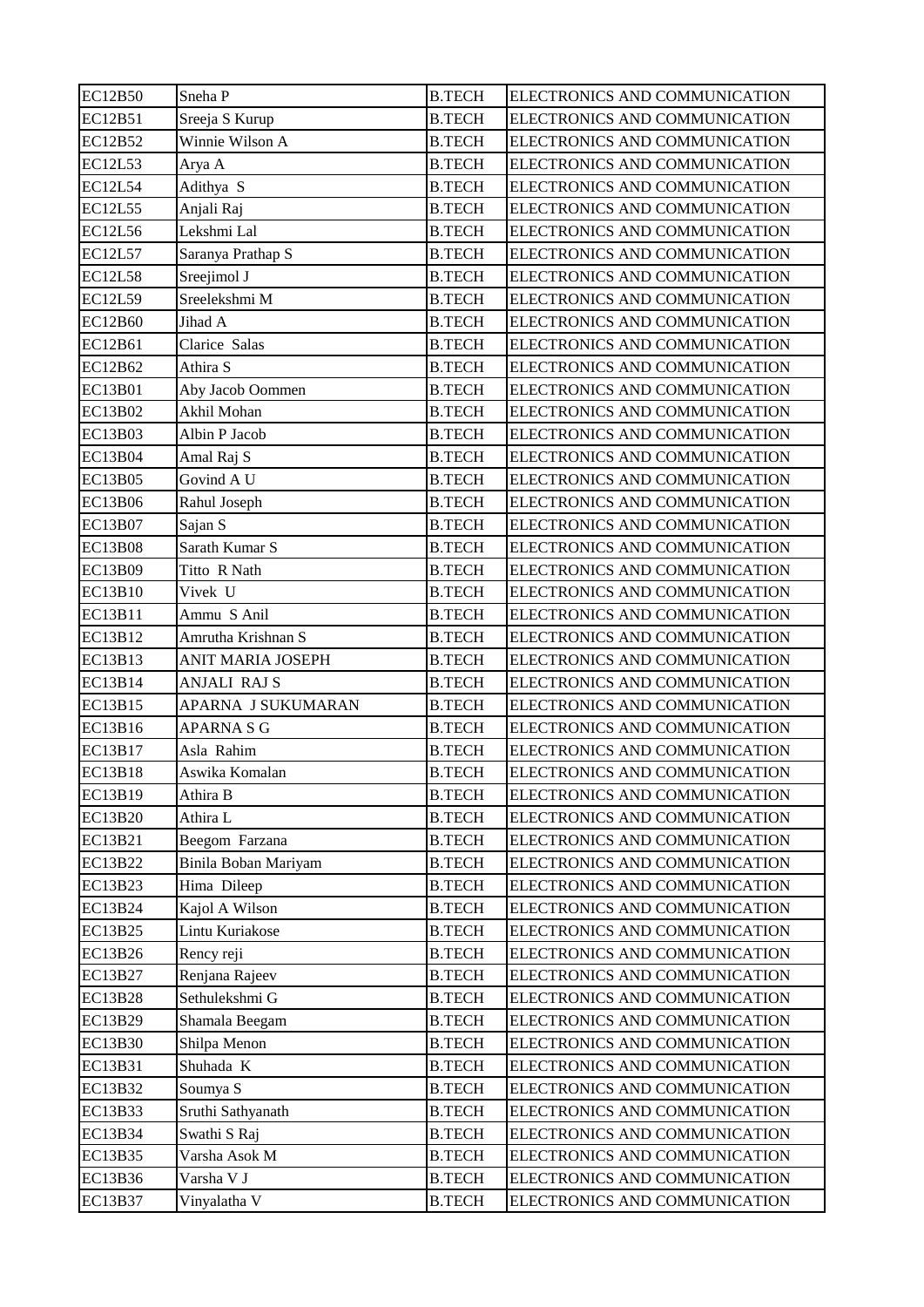| <b>EC13L38</b> | <b>JOSHUVA T</b>       | <b>B.TECH</b> | ELECTRONICS AND COMMUNICATION |
|----------------|------------------------|---------------|-------------------------------|
| EC13L39        | <b>MANU A</b>          | <b>B.TECH</b> | ELECTRONICS AND COMMUNICATION |
| <b>EC13L40</b> | Abhirami R             | <b>B.TECH</b> | ELECTRONICS AND COMMUNICATION |
| EC13L41        | <b>ANJALI s NAIR</b>   | <b>B.TECH</b> | ELECTRONICS AND COMMUNICATION |
| EC13L42        | <b>ARYA AP</b>         | <b>B.TECH</b> | ELECTRONICS AND COMMUNICATION |
| <b>EC13L43</b> | Athira RAVI L          | <b>B.TECH</b> | ELECTRONICS AND COMMUNICATION |
| <b>EC13L44</b> | PARAVATHY S            | <b>B.TECH</b> | ELECTRONICS AND COMMUNICATION |
| <b>EC13L45</b> | <b>SARANYA R P</b>     | <b>B.TECH</b> | ELECTRONICS AND COMMUNICATION |
| <b>EC13L46</b> | SARANYA S              | <b>B.TECH</b> | ELECTRONICS AND COMMUNICATION |
| EC13L47        | SOUMYA K MOHAN         | <b>B.TECH</b> | ELECTRONICS AND COMMUNICATION |
| <b>EC14B01</b> | <b>ADARSH A S</b>      | <b>B.TECH</b> | ELECTRONICS AND COMMUNICATION |
| <b>EC14B02</b> | <b>ADARSH R</b>        | <b>B.TECH</b> | ELECTRONICS AND COMMUNICATION |
| EC14B03        | <b>ANANDHUR</b>        | <b>B.TECH</b> | ELECTRONICS AND COMMUNICATION |
| <b>EC14B04</b> | <b>ANOOP KRISHNAN</b>  | <b>B.TECH</b> | ELECTRONICS AND COMMUNICATION |
| EC14B05        | <b>ANIL A</b>          | <b>B.TECH</b> | ELECTRONICS AND COMMUNICATION |
| <b>EC14B06</b> | <b>ANOOP S</b>         | <b>B.TECH</b> | ELECTRONICS AND COMMUNICATION |
| <b>EC14B07</b> | <b>ARSHAD A</b>        | <b>B.TECH</b> | ELECTRONICS AND COMMUNICATION |
| <b>EC14B08</b> | <b>ATHUL S KUMAR</b>   | <b>B.TECH</b> | ELECTRONICS AND COMMUNICATION |
| <b>EC14B09</b> | AYYAPPA KUMAR K        | <b>B.TECH</b> | ELECTRONICS AND COMMUNICATION |
| EC14B10        | KANNAN R               | <b>B.TECH</b> | ELECTRONICS AND COMMUNICATION |
| EC14B11        | <b>MIDHUN M</b>        | <b>B.TECH</b> | ELECTRONICS AND COMMUNICATION |
| EC14B12        | ROMAL BELLARMINE       | <b>B.TECH</b> | ELECTRONICS AND COMMUNICATION |
| EC14B13        | <b>SACHITH A</b>       | <b>B.TECH</b> | ELECTRONICS AND COMMUNICATION |
| EC14B14        | <b>SARATH J V</b>      | <b>B.TECH</b> | ELECTRONICS AND COMMUNICATION |
| EC14B15        | SREEJITH R             | <b>B.TECH</b> | ELECTRONICS AND COMMUNICATION |
| EC14B16        | <b>SURAJ P S</b>       | <b>B.TECH</b> | ELECTRONICS AND COMMUNICATION |
| EC14B17        | <b>SONU RAJ</b>        | <b>B.TECH</b> | ELECTRONICS AND COMMUNICATION |
| <b>EC14B18</b> | <b>VINUS NAIR</b>      | <b>B.TECH</b> | ELECTRONICS AND COMMUNICATION |
| EC14B19        | <b>VISHAK S V</b>      | <b>B.TECH</b> | ELECTRONICS AND COMMUNICATION |
| <b>EC14B20</b> | YEDU KRISHNAN K B      | <b>B.TECH</b> | ELECTRONICS AND COMMUNICATION |
| EC14B21        | AISWARYA R NATH        | <b>B.TECH</b> | ELECTRONICS AND COMMUNICATION |
| EC14B22        | <b>AISWARYA RAJ</b>    | <b>B.TECH</b> | ELECTRONICS AND COMMUNICATION |
| EC14B23        | <b>AKHILA SURESH</b>   | <b>B.TECH</b> | ELECTRONICS AND COMMUNICATION |
| EC14B24        | ALEENA B               | <b>B.TECH</b> | ELECTRONICS AND COMMUNICATION |
| EC14B25        | <b>ANCHU S RAJ</b>     | <b>B.TECH</b> | ELECTRONICS AND COMMUNICATION |
| EC14B26        | ANJALI KRISHNA         | <b>B.TECH</b> | ELECTRONICS AND COMMUNICATION |
| EC14B27        | <b>ANJALI NK</b>       | <b>B.TECH</b> | ELECTRONICS AND COMMUNICATION |
| <b>EC14B28</b> | <b>ANJALY SUDHEESH</b> | <b>B.TECH</b> | ELECTRONICS AND COMMUNICATION |
| EC14B29        | <b>ANJU HARIDAS</b>    | <b>B.TECH</b> | ELECTRONICS AND COMMUNICATION |
| EC14B30        | <b>ASWATHY S</b>       | <b>B.TECH</b> | ELECTRONICS AND COMMUNICATION |
| EC14B31        | ATHIRA S S             | <b>B.TECH</b> | ELECTRONICS AND COMMUNICATION |
| EC14B32        | <b>BHAVYA SAJITH</b>   | <b>B.TECH</b> | ELECTRONICS AND COMMUNICATION |
| EC14B33        | <b>CHINCHU</b>         | <b>B.TECH</b> | ELECTRONICS AND COMMUNICATION |
| EC14B34        | DIYA MARIYAM VARGHESE  | <b>B.TECH</b> | ELECTRONICS AND COMMUNICATION |
| EC14B35        | <b>JELSA JOSEPH</b>    | <b>B.TECH</b> | ELECTRONICS AND COMMUNICATION |
| EC14B36        | KAVYA KRISHNAN         | <b>B.TECH</b> | ELECTRONICS AND COMMUNICATION |
| EC14B37        | KEERTHI KRISHNAN       | <b>B.TECH</b> | ELECTRONICS AND COMMUNICATION |
| EC14B38        | KHADEEJA SADIQ ALI     | <b>B.TECH</b> | ELECTRONICS AND COMMUNICATION |
| EC14B39        | NANDANA G R            | <b>B.TECH</b> | ELECTRONICS AND COMMUNICATION |
| <b>EC14B40</b> | RUBY RAJAN             | <b>B.TECH</b> | ELECTRONICS AND COMMUNICATION |